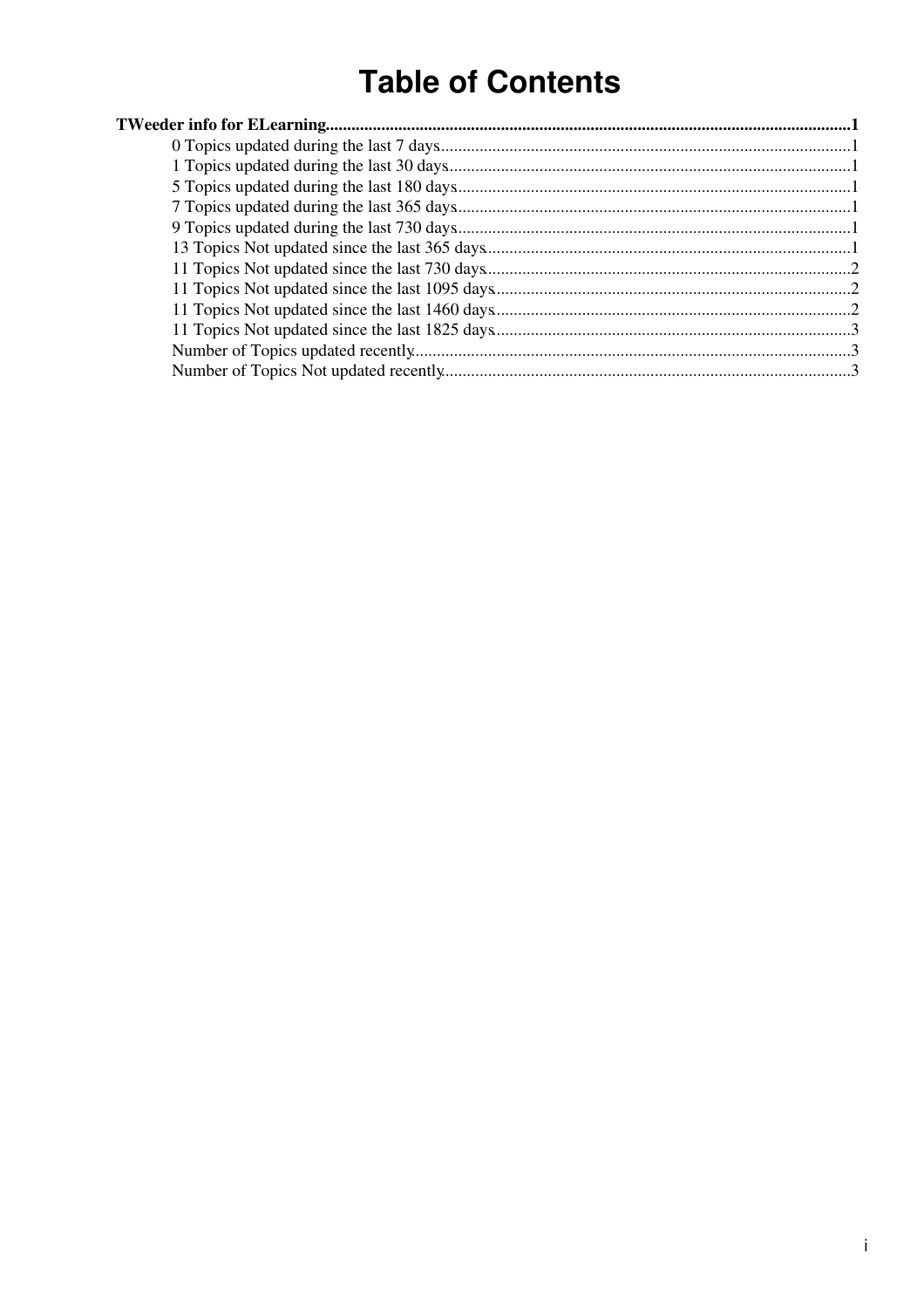# <span id="page-1-0"></span>**TWeeder info for ELearning**

Total Number of topics: 20

#### <span id="page-1-1"></span>**0 Topics updated during the last 7 days**

#### **[Days](https://twiki.cern.ch/twiki/bin/genpdf/ELearning/TWeederTopics?skin=pattern;cover=print;sortcol=0;table=1;up=0#sorted_table) [Web](https://twiki.cern.ch/twiki/bin/genpdf/ELearning/TWeederTopics?skin=pattern;cover=print;sortcol=1;table=1;up=0#sorted_table) [Topic](https://twiki.cern.ch/twiki/bin/genpdf/ELearning/TWeederTopics?skin=pattern;cover=print;sortcol=2;table=1;up=0#sorted_table) [Date](https://twiki.cern.ch/twiki/bin/genpdf/ELearning/TWeederTopics?skin=pattern;cover=print;sortcol=3;table=1;up=0#sorted_table)**

# <span id="page-1-2"></span>**1 Topics updated during the last 30 days**

| <b>Days</b> | <b>Topic</b> | Tlate                                    |
|-------------|--------------|------------------------------------------|
|             |              | S30 ELearning Edison 2017-06-24 16:51:09 |

#### <span id="page-1-3"></span>**5 Topics updated during the last 180 days**

| <b>Days</b>      | Web                       | <b>Topic</b>                    | <b>Date</b>         |
|------------------|---------------------------|---------------------------------|---------------------|
| S180             |                           | <b>ELearning WebStatistics</b>  | 2017-04-20 01:38:23 |
| S180             | <b>ELearning UseCases</b> |                                 | 2017-04-04 18:05:41 |
| S <sub>180</sub> |                           | <b>ELearning WebPreferences</b> | 2017-01-26 11:37:17 |
| S <sub>180</sub> | <b>ELearning</b> WebHome  |                                 | 2017-02-14 17:10:49 |
| S <sub>180</sub> | <b>ELearning Edison</b>   |                                 | 2017-06-24 16:51:09 |

#### <span id="page-1-4"></span>**7 Topics updated during the last 365 days**

| <b>Days</b> | <b>Web</b>                | <b>Topic</b>                       | <b>Date</b>         |
|-------------|---------------------------|------------------------------------|---------------------|
| S365        |                           | <b>ELearning WebStatistics</b>     | 2017-04-20 01:38:23 |
| S365        | <b>ELearning UseCases</b> |                                    | 2017-04-04 18:05:41 |
| S365        |                           | <b>ELearning WebPreferences</b>    | 2017-01-26 11:37:17 |
| S365        | <b>ELearning</b> WebHome  |                                    | 2017-02-14 17:10:49 |
| S365        | <b>ELearning Edison</b>   |                                    | 2017-06-24 16:51:09 |
| S365        |                           | <b>ELearning PointsForSpeakers</b> | 2016-11-22 17:28:40 |
| S365        |                           | <b>ELearning UsersFeedback</b>     | 2016-11-03 15:07:25 |

#### <span id="page-1-5"></span>**9 Topics updated during the last 730 days**

| <b>Days</b> | Web                       | <b>Topic</b>                       | <b>Date</b>         |
|-------------|---------------------------|------------------------------------|---------------------|
| S730        |                           | <b>ELearning WebStatistics</b>     | 2017-04-20 01:38:23 |
| S730        | <b>ELearning UseCases</b> |                                    | 2017-04-04 18:05:41 |
| S730        |                           | <b>ELearning WebPreferences</b>    | 2017-01-26 11:37:17 |
| S730        | <b>ELearning TestMp4</b>  |                                    | 2016-04-04 11:48:36 |
| S730        |                           | ELearning TestMp4Two               | 2016-04-04 12:06:32 |
| S730        | <b>ELearning WebHome</b>  |                                    | 2017-02-14 17:10:49 |
| S730        | <b>ELearning Edison</b>   |                                    | 2017-06-24 16:51:09 |
| S730        |                           | <b>ELearning PointsForSpeakers</b> | 2016-11-22 17:28:40 |
| S730        |                           | <b>ELearning UsersFeedback</b>     | 2016-11-03 15:07:25 |

#### <span id="page-1-6"></span>**13 Topics Not updated since the last 365 days**

| <b>Days</b> | <b>Web</b>             | <b>Topic</b>              | Date                |
|-------------|------------------------|---------------------------|---------------------|
|             | B365 ELearning TestMp4 |                           | 2016-04-04 11:48:36 |
|             |                        | B365 ELearning TestMp4Two | 2016-04-04 12:06:32 |
|             | B365 ELearning WebAtom |                           | 2009-03-30 11:18:26 |
|             |                        | B365 ELearning WebChanges | 2009-03-30 11:18:26 |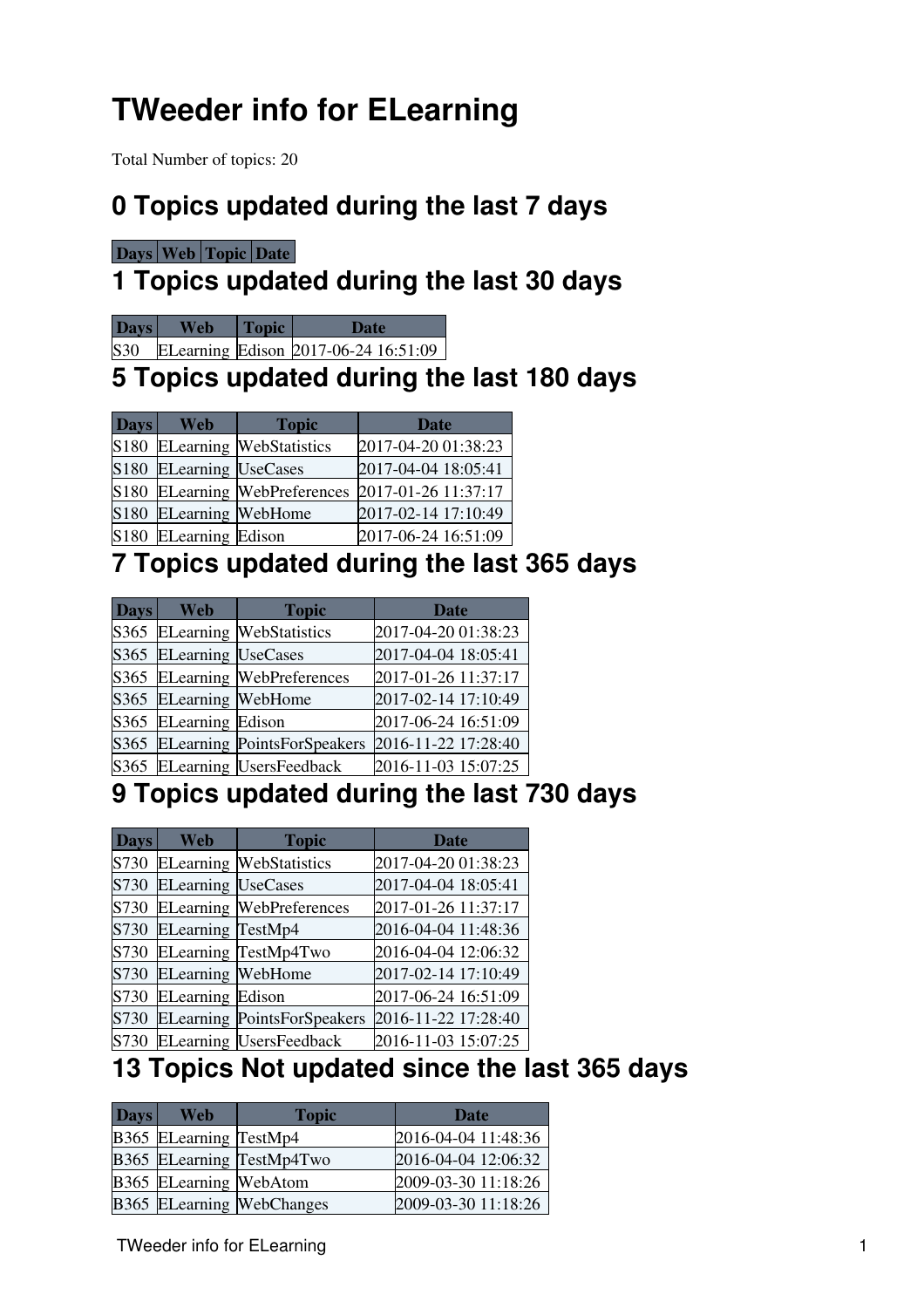|                                | B365 ELearning WebCreateNewTopic | 2009-03-30 11:18:26 |
|--------------------------------|----------------------------------|---------------------|
| <b>B365</b> ELearning WebIndex |                                  | 2009-03-30 11:18:26 |
|                                | B365 ELearning WebLeftBar        | 2007-04-13 14:02:16 |
|                                | B365 ELearning WebNotify         | 2009-03-30 11:18:26 |
| B365 ELearning WebRss          |                                  | 2009-03-30 11:18:26 |
|                                | B365 ELearning WebSearch         | 2009-03-30 11:18:26 |
|                                | B365 ELearning WebSearchAdvanced | 2009-03-30 11:18:26 |
|                                | B365 ELearning WebTopicCreator   | 2007-01-16 05:11:55 |
|                                | B365 ELearning WebTopicList      | 2009-03-30 11:18:26 |

# <span id="page-2-0"></span>**11 Topics Not updated since the last 730 days**

| <b>Days</b> | Web                       | <b>Topic</b>                       | <b>Date</b>         |
|-------------|---------------------------|------------------------------------|---------------------|
| <b>B730</b> | <b>ELearning WebAtom</b>  |                                    | 2009-03-30 11:18:26 |
| B730        |                           | <b>ELearning WebChanges</b>        | 2009-03-30 11:18:26 |
| B730        |                           | ELearning WebCreateNewTopic        | 2009-03-30 11:18:26 |
| B730        | <b>ELearning WebIndex</b> |                                    | 2009-03-30 11:18:26 |
| B730        |                           | <b>ELearning WebLeftBar</b>        | 2007-04-13 14:02:16 |
| B730        |                           | <b>ELearning WebNotify</b>         | 2009-03-30 11:18:26 |
| B730        | <b>ELearning WebRss</b>   |                                    | 2009-03-30 11:18:26 |
| B730        |                           | <b>ELearning WebSearch</b>         | 2009-03-30 11:18:26 |
| B730        |                           | <b>ELearning WebSearchAdvanced</b> | 2009-03-30 11:18:26 |
| B730        |                           | ELearning WebTopicCreator          | 2007-01-16 05:11:55 |
| <b>B730</b> |                           | ELearning WebTopicList             | 2009-03-30 11:18:26 |

### <span id="page-2-1"></span>**11 Topics Not updated since the last 1095 days**

| <b>Days</b>       | Web                       | <b>Topic</b>                    | <b>Date</b>         |
|-------------------|---------------------------|---------------------------------|---------------------|
| B1095             | <b>ELearning WebAtom</b>  |                                 | 2009-03-30 11:18:26 |
| B1095             |                           | <b>ELearning WebChanges</b>     | 2009-03-30 11:18:26 |
| B1095             |                           | ELearning WebCreateNewTopic     | 2009-03-30 11:18:26 |
|                   | B1095 ELearning WebIndex  |                                 | 2009-03-30 11:18:26 |
|                   |                           | B1095 ELearning WebLeftBar      | 2007-04-13 14:02:16 |
|                   | B1095 ELearning WebNotify |                                 | 2009-03-30 11:18:26 |
|                   | B1095 ELearning WebRss    |                                 | 2009-03-30 11:18:26 |
|                   |                           | B1095 ELearning WebSearch       | 2009-03-30 11:18:26 |
| B <sub>1095</sub> |                           | ELearning WebSearchAdvanced     | 2009-03-30 11:18:26 |
|                   |                           | B1095 ELearning WebTopicCreator | 2007-01-16 05:11:55 |
|                   |                           | B1095 ELearning WebTopicList    | 2009-03-30 11:18:26 |

#### <span id="page-2-2"></span>**11 Topics Not updated since the last 1460 days**

| <b>Days</b> | <b>Web</b>                | <b>Topic</b>                                          | <b>Date</b>         |
|-------------|---------------------------|-------------------------------------------------------|---------------------|
|             | B1460 ELearning WebAtom   |                                                       | 2009-03-30 11:18:26 |
|             |                           | <b>B1460 ELearning WebChanges</b>                     | 2009-03-30 11:18:26 |
|             |                           | B1460 ELearning WebCreateNewTopic                     | 2009-03-30 11:18:26 |
|             | B1460 ELearning WebIndex  |                                                       | 2009-03-30 11:18:26 |
|             |                           | B1460 ELearning WebLeftBar                            | 2007-04-13 14:02:16 |
|             | B1460 ELearning WebNotify |                                                       | 2009-03-30 11:18:26 |
|             | B1460 ELearning WebRss    |                                                       | 2009-03-30 11:18:26 |
|             |                           | B1460 ELearning WebSearch                             | 2009-03-30 11:18:26 |
|             |                           | B1460 ELearning WebSearchAdvanced 2009-03-30 11:18:26 |                     |